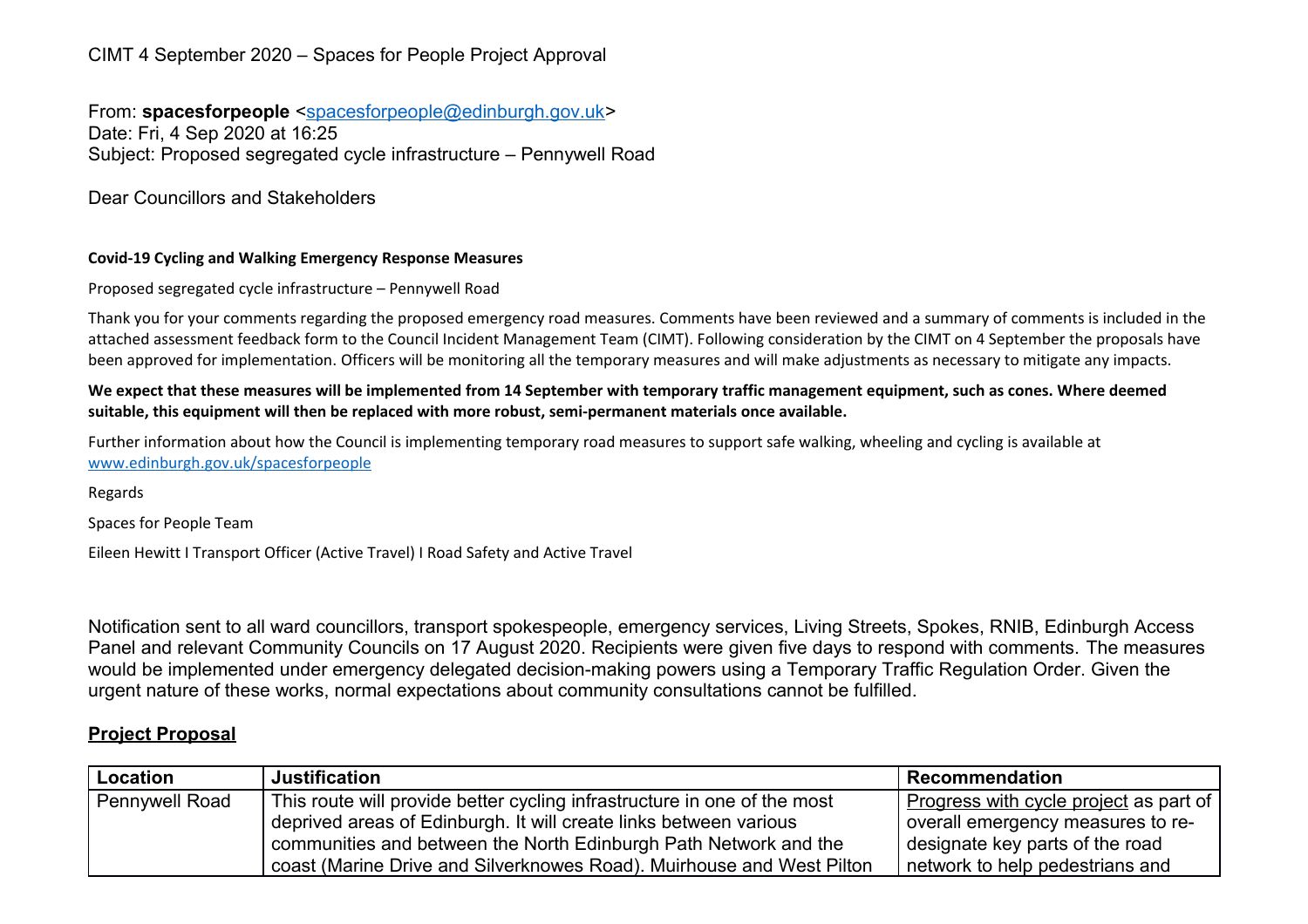| are home to three Primary schools, a Special Needs school, a High school<br>and two shopping centres, all close to the proposed intervention. The<br>current dual carriage ways will be changed into single lanes with<br>segregated cycle paths. Pennywell roundabout may be improved in a<br>second phase of the Spaces for People scheme. The scheme will not | cyclists travel safely while meeting<br>physical distancing requirements. |
|------------------------------------------------------------------------------------------------------------------------------------------------------------------------------------------------------------------------------------------------------------------------------------------------------------------------------------------------------------------|---------------------------------------------------------------------------|
| cause any detriment to public transport.                                                                                                                                                                                                                                                                                                                         |                                                                           |

# **Feedback**

| <b>Comment from</b>   | <b>Comment</b>                                                                                                                   | <b>Response</b>                                                                         |
|-----------------------|----------------------------------------------------------------------------------------------------------------------------------|-----------------------------------------------------------------------------------------|
| <b>Cllr Campbell</b>  | Thank you for sharing these proposals.                                                                                           | Following the comments from various<br>groups, it was decided to remove all bus         |
|                       | am sympathetic to the rational set out in the summary contained in                                                               | boarders from this scheme. Buses will                                                   |
|                       | the email below.I can't, however, support the scheme based on a                                                                  | continue to stop at kerbside. Cyclists will                                             |
|                       | "Proposed bus boarder (details to be finalised)," as detailed in the                                                             | pass the bus on the carriageway side. We                                                |
|                       | supporting drawings.                                                                                                             | intend to add road markings to make cars<br>aware of cyclists merging into the traffic. |
|                       | Public transport provided by bus is a vital infrastructure for this part                                                         | There will be one floating bus stop in the                                              |
|                       | of the city. It serves citizens with varying degrees of mobility.                                                                | scheme: at Silverknowes Place. A floating<br>bus stop provides a safe place for bus     |
|                       | Can you provide finalised drawings of the "bus boarder" and                                                                      | users to access and leave the bus before                                                |
|                       | supporting evidence from bus operators, passenger groups and                                                                     | crossing the cycle lane.                                                                |
|                       | groups representing citizens with mobility impairments that the<br>finalised design is a safe and reasonable approach, and fully |                                                                                         |
|                       | compliment with all legislation.                                                                                                 |                                                                                         |
| <b>Cllr Hutchison</b> | agree entirely with the comments of my colleague Councillor                                                                      | See answer to Cllr Campbell's comment.                                                  |
|                       | Campbell. While I am sympathetic to the broad aims of the scheme,                                                                | The scheme will not cause any detriment                                                 |
|                       | I am extremely sceptical on the merits of promoting active travel at                                                             | to public transport.                                                                    |
|                       | this location where there is a clear detriment to existing public<br>transport.                                                  |                                                                                         |
|                       |                                                                                                                                  |                                                                                         |
| <b>Cllr Gordon</b>    | would also like to see more information on this proposal and am                                                                  | See answer to Cllr Campbell's and                                                       |
|                       | concerned about the bus service in the area as they are vital                                                                    | Hutchison's comments.                                                                   |
|                       | services for the community who have seen a reduction to bus<br>services in recent years.                                         |                                                                                         |
|                       |                                                                                                                                  |                                                                                         |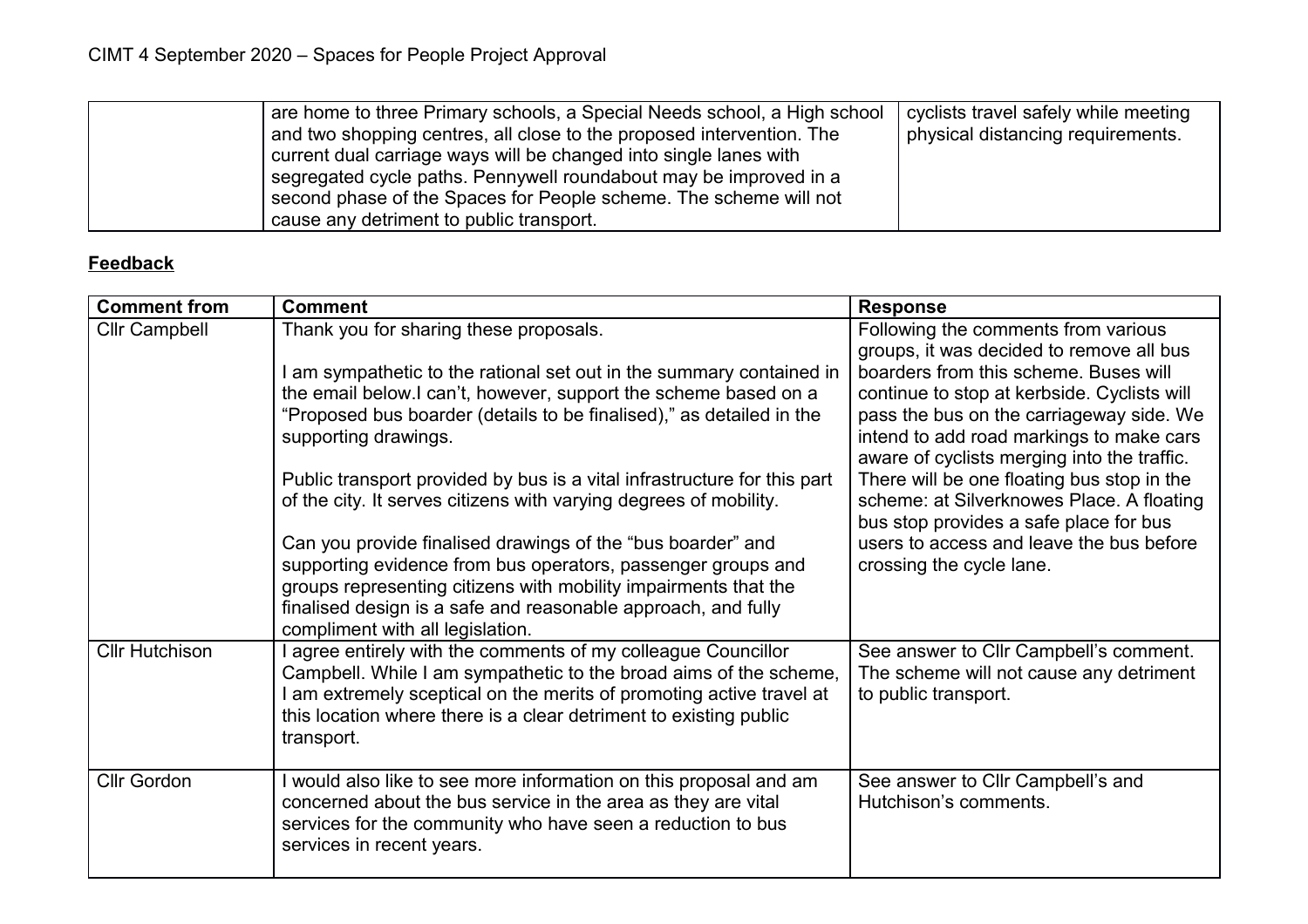| <b>Cllr Work</b>        | I'm broadly in agreement with the proposals but like the councillors<br>who have responded so far would like more details of how the bus<br>services would be impacted.                                                                                                                                                                                                                                                                                                                                                                                                                                                              | See previous answers.                                                                                                                                                                                                     |
|-------------------------|--------------------------------------------------------------------------------------------------------------------------------------------------------------------------------------------------------------------------------------------------------------------------------------------------------------------------------------------------------------------------------------------------------------------------------------------------------------------------------------------------------------------------------------------------------------------------------------------------------------------------------------|---------------------------------------------------------------------------------------------------------------------------------------------------------------------------------------------------------------------------|
| <b>Cllr Miller</b>      | I am fully supportive of this scheme and would like to ask that the<br>bus stop issues that local ward representatives have raised are<br>resolved in collaboration jointly with the Edinburgh Bus User Group<br>and Spokes so that a design can be created which meets the<br>needs of people in alignment with the transport hierarchy.                                                                                                                                                                                                                                                                                            | See previous answers: the situation at the<br>bus stops will not change. To improve the<br>situation for cyclists that have to merge in<br>with the traffic at bus stops we will add<br>road markings to make cars aware. |
| Cllrs Lang and<br>Young | Like other councillors, we have concerns about being asked to<br>provide comments on plans which are not complete. The proposals<br>look to have significant impacts on bus stops and bus services yet<br>the proposed bus boarder details are, according to the plans, still<br>"to be finalised". We would expect this to be provided and for<br>councillors to be given another opportunity to comment before any<br>final decisions are taken.                                                                                                                                                                                   | See previous answers regarding the bus<br>stops.                                                                                                                                                                          |
|                         | We also have concerns about the impact of the proposals for those<br>living on Silverknowes Parkway. The westbound dual carriageway<br>is used extensively for on-street parking by local residents.<br>Introducing cycle lanes and reducing the carriageway to a single<br>lane would, we presume, require parking restrictions along this<br>route. Where would residents be expected to park their vehicles?                                                                                                                                                                                                                      | All houses along Silverknowes Parkway<br>have driveways.                                                                                                                                                                  |
|                         | Equally, the eastbound carriageway is traditionally used for parking<br>at weekends for popular community football training and events.<br>Again where would visitors be expected to park their cars?<br>As part of the 2017 Silverknowes roundabout redevelopment<br>project, a cycleway was established on the north side of<br>Silverknowes Parkway running behind the bus stops. What<br>consideration was given to extending this along Silverknowes<br>Parkway / Muirhouse Parkway using part of the grass land. We feel<br>this would provide the same solution but avoid the knock on<br>problems we have highlighted above. | This point is noted and provision will be<br>made for the introduction of an extended<br>bus stance (length to be confirmed) at this<br>location.<br>This is a good idea which may be pursued<br>in the future.           |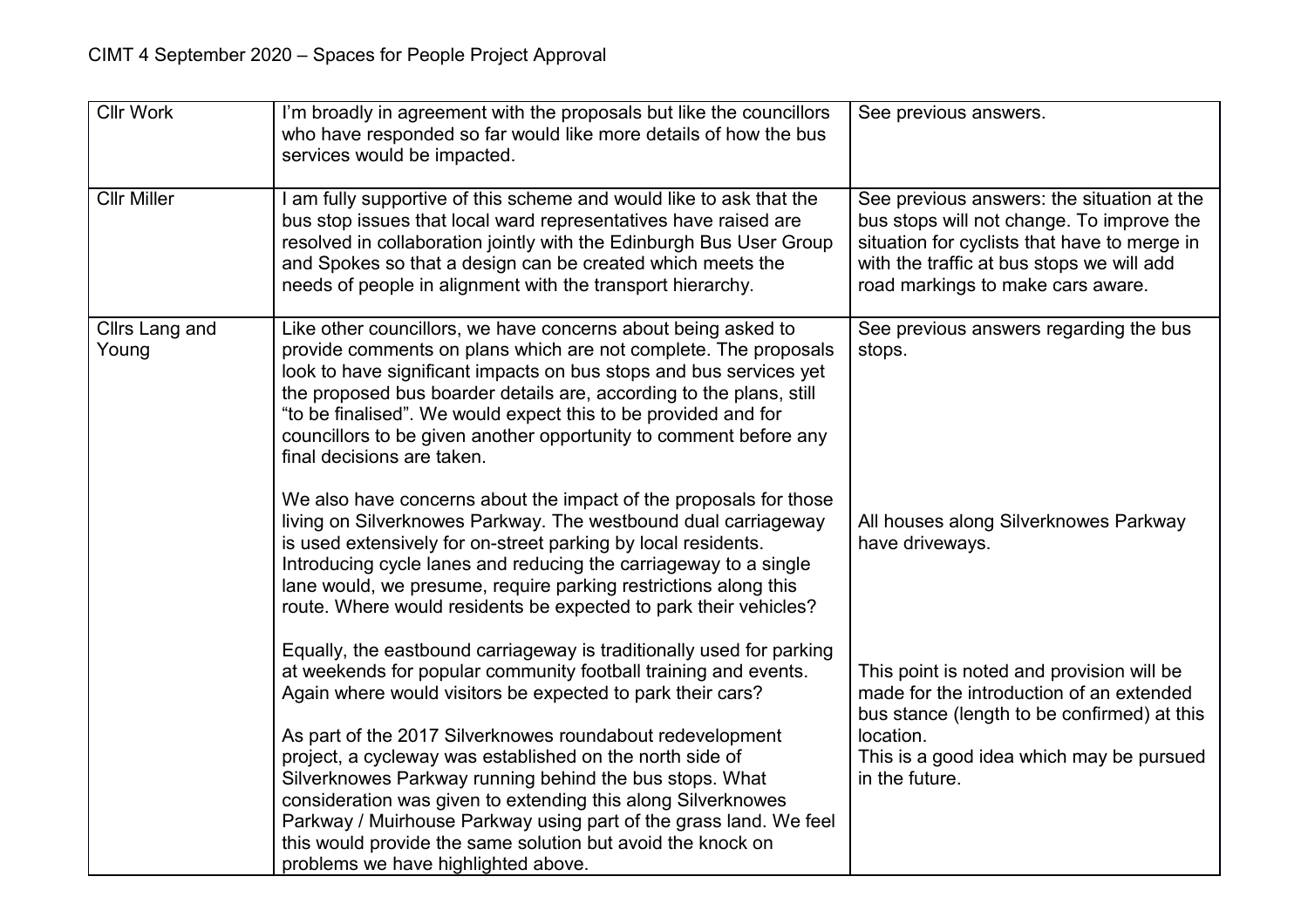| <b>Cllr Barrie</b>                        | Can you describe what provision is being made to facilitate<br>loading/unloading for instance, a removal vehicle on Pennywell<br>Road for the modern tenement flats at numbers 11, 13, 19 and 21<br>who do not have an appropriate other entry to their properties.<br>Stopping such a vehicle will see the entire road closed if the<br>nearside lane is completely dedicated to a cycle lane                                                                                                      | We have decided to reduce the cycle lane<br>width to 1.5m to leave space for these<br>situations.                                                                  |
|-------------------------------------------|-----------------------------------------------------------------------------------------------------------------------------------------------------------------------------------------------------------------------------------------------------------------------------------------------------------------------------------------------------------------------------------------------------------------------------------------------------------------------------------------------------|--------------------------------------------------------------------------------------------------------------------------------------------------------------------|
| <b>Edinburgh Living</b><br><b>Streets</b> | We have no objection to the cycleways in principle. However,<br>1) we strongly object to the bus boarder/pad concept (details not<br>yet even confirmed) that forces bus passengers to board and alight<br>directly from a cycle way. This will significantly disadvantage<br>disabled and older people.                                                                                                                                                                                            | The bus boarders from the original design<br>will not be implemented, so buses will<br>continue to stop at kerbside.                                               |
| <b>Edinburgh Living</b><br><b>Streets</b> | 2) pavements on several parts of these roads are substandard - we<br>want to see simple improvements to them also, most obviouslyan<br>assurance that unnecessary pavement clutter - signage poles, bins,<br>guard rails, unused phone kiosks, Royal Mail boxes etc - will be<br>removed. These streets suffer a lot from clutter and a major<br>programme to remove it must be part of the programme if the aim is<br>to promote 'safe social distancing'.                                         | Virtually all guard rails along the route will<br>be removed as part of this programme                                                                             |
| <b>Edinburgh Access</b><br>Panel          | Please ensure there's plenty of blue badge parking available<br>along this route outside any residences, shops and other<br>businesses.                                                                                                                                                                                                                                                                                                                                                             | Parking and access for blue badge holders<br>will be retained wherever possible.                                                                                   |
| <b>Edinburgh Access</b><br>Panel          | We note your proposal to change the current dual carriageways to<br>single lanes. As others have already remarked, bus transport is<br>an essential element of this area's infrastructure. Please don't<br>make using the bus unattractive by slowing buses down. Using a<br>bus is already a challenge for many disabled people. It's essential<br>to guard against the risk that disabled people will stay at home<br>and become isolated unless the bus service is efficient and easy<br>to use. | Bus services should not be impacted by<br>the new design. Segregating cyclists from<br>the general traffic may actually speed up<br>the traffic in some instances. |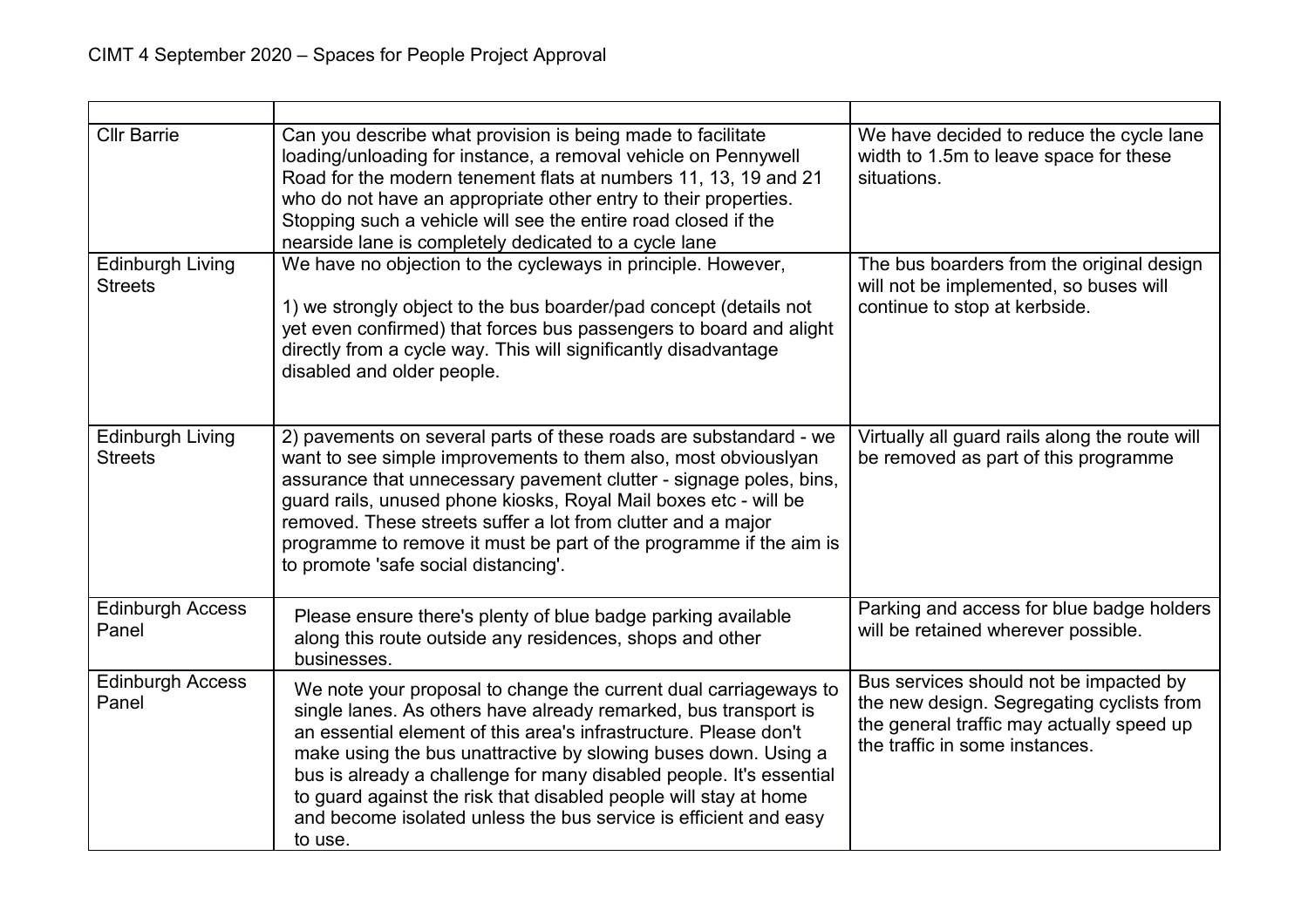| <b>Edinburgh Access</b><br>Panel | Bus-boarders will also run the risk of deterring disabled people<br>from using the bus. Moreover, our panel is uncomfortable about<br>the safety of the proposed bus-boarders - more so now that we've<br>examined the one installed on George IV Bridge. We would<br>welcome a moratorium on bus-boarders so that proper<br>consultation can be carried out. While we acknowledge the<br>Council's need to act quickly, that's not a valid excuse for cutting<br>corners when there are widespread doubts about the safety of<br>proposed measures.                                                                                | As mentioned before, bus boarders will not<br>be implemented in this scheme.                                                                                                                                                                                                                                                                                |
|----------------------------------|-------------------------------------------------------------------------------------------------------------------------------------------------------------------------------------------------------------------------------------------------------------------------------------------------------------------------------------------------------------------------------------------------------------------------------------------------------------------------------------------------------------------------------------------------------------------------------------------------------------------------------------|-------------------------------------------------------------------------------------------------------------------------------------------------------------------------------------------------------------------------------------------------------------------------------------------------------------------------------------------------------------|
| <b>Edinburgh Access</b><br>Panel | We are concerned about the area of Pennywell Road at the<br>Robertson site. It's essential to provide effective segregation of<br>pedestrians and cyclists during the construction work as well as<br>after it's finished.                                                                                                                                                                                                                                                                                                                                                                                                          | Pedestrians and cyclists will have<br>segregated paths in this area.                                                                                                                                                                                                                                                                                        |
| <b>Edinburgh Access</b><br>Panel | As part of this project please address the lack of wheelchair<br>accessible road crossings. There is an impassable kerb to both<br>sides of the Craigroyston Health Centre entryway which needs to<br>be dropped to allow access for wheelchair users along this<br>footway. The plans to place a segregated cycle lane make it even<br>more challenging to circumvent this problem area as it will require<br>negotiation of the new cycle lane also.                                                                                                                                                                              | Thank you for your comments. We will<br>create dropped kerbs as part of this<br>scheme.                                                                                                                                                                                                                                                                     |
| <b>Edinburgh Access</b><br>Panel | There is similarly a pressing requirement to give wheelchair users<br>a proper crossing point on the lower end of Muirhouse Parkway<br>near the roundabout with West Granton Road, Marine Drive and<br>Pennywell Road. Despite nearly 20 years of complaint, there has<br>been no action, with the latest update that this crossing will<br>'hopefully' be resolved in 2023. It is depressing that there is such<br>a substantial budget to make improvements in this area for<br>cyclists, yet it does not extend to provision of urgently needed<br>road crossings, which are continually refused owing to budget<br>constraints. | There are plans for a second phase to this<br>project in which the roundabout will be<br>made walking and cycling friendly. If this<br>goes ahead, we will create pedestrian<br>crossings on all sides of the roundabout. If<br>this does not go ahead, we will create<br>dropped kerbs at the lower end of<br>Muirhouse Parkway as part of this<br>scheme. |
| <b>Edinburgh Access</b>          | Please encourage Police Scotland to prevent the use of the new                                                                                                                                                                                                                                                                                                                                                                                                                                                                                                                                                                      | Point noted.                                                                                                                                                                                                                                                                                                                                                |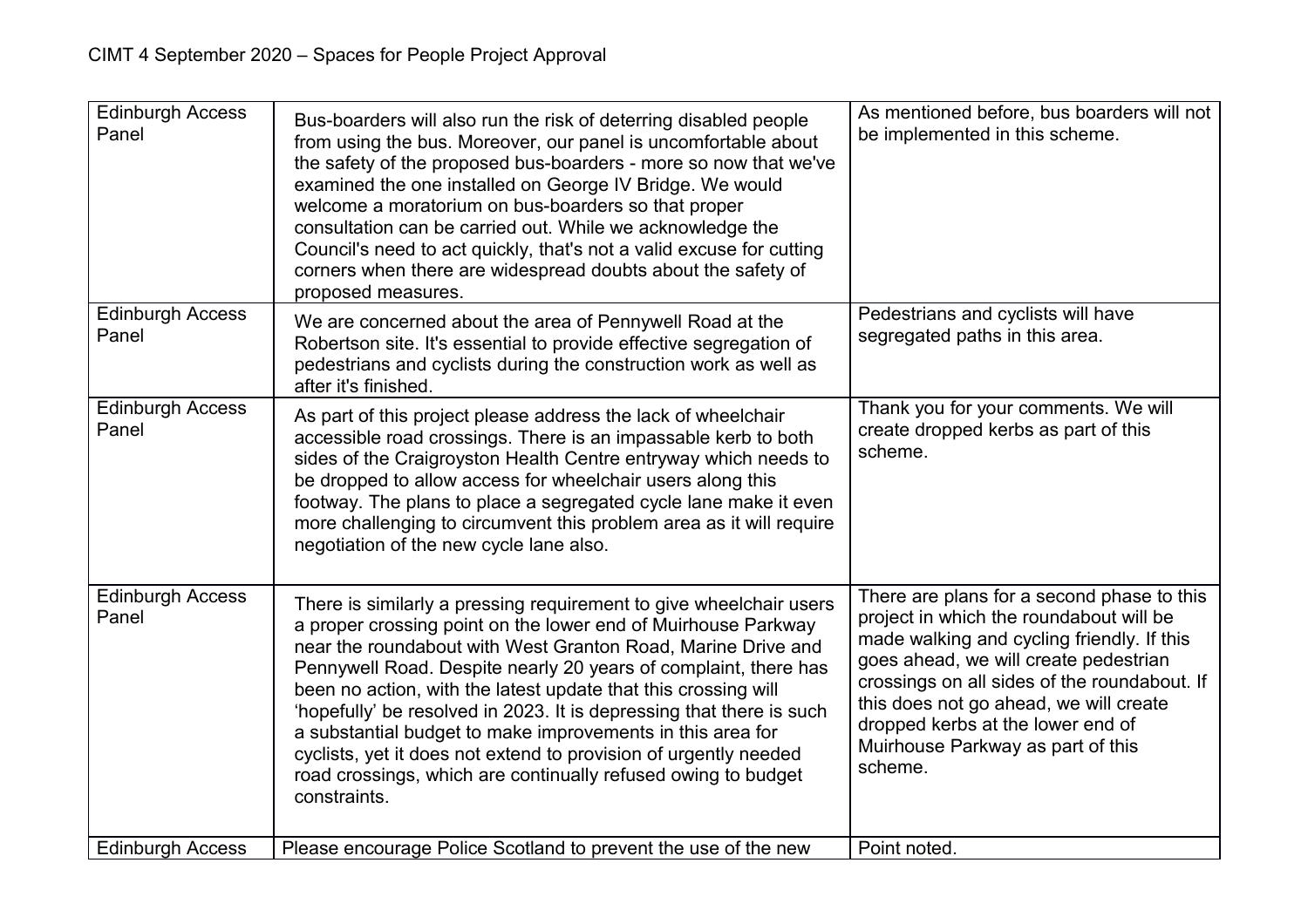| Panel         | cycleway by motorbikes. Motorbike speeding is already a very<br>significant problem specific to the area, including fatal accidents.                                                                                                                                                                                                                                                                                                                                                                                                                                                                                                                                                                                                                                                                                                                                                                                                                                                                                                                                                                                                         |                                                                                                                                                                          |
|---------------|----------------------------------------------------------------------------------------------------------------------------------------------------------------------------------------------------------------------------------------------------------------------------------------------------------------------------------------------------------------------------------------------------------------------------------------------------------------------------------------------------------------------------------------------------------------------------------------------------------------------------------------------------------------------------------------------------------------------------------------------------------------------------------------------------------------------------------------------------------------------------------------------------------------------------------------------------------------------------------------------------------------------------------------------------------------------------------------------------------------------------------------------|--------------------------------------------------------------------------------------------------------------------------------------------------------------------------|
| <b>Spokes</b> | Spokes is pleased to welcome these proposals, particularly the<br>significant lengths of segregated cycle infrastructure.<br>We have a number of comments and recommendations:                                                                                                                                                                                                                                                                                                                                                                                                                                                                                                                                                                                                                                                                                                                                                                                                                                                                                                                                                               |                                                                                                                                                                          |
|               | 1. Proposed Bus Boarder - Details To Be Finalised<br>The bus stop design is problematic, as it involves bus passengers<br>having to board and disembark directly from or onto the cycle lane,<br>without any pedestrian zone being provided. We recommend the<br>use of the design used in George IV Bridge with a 1.5 metre bus<br>access strip alongside the narrowed 1.5 cycle lane lane. The recent<br>Council and Napier TRI reports on the Leith Walk floating bus stop<br>suggest that bus boarders with an access area for pedestrians are<br>likely to perform well. This would mean that at bus stops the inside<br>lane is mostly given over to cycles and bus passengers. Buses will<br>stop partly in the remaining other lane. The Council has in recent<br>years created many bus boarder build-outs which cause traffic to<br>wait in the carriageway, and has justified this in terms of the travel<br>hierarchy. It is of course also the case in many narrower<br>single-carriageway roads. Our proposal here is no different, and<br>again respects the travel hierarchy, placing cars behind bus, cycle<br>and walking. | See answers above. All bus boarders will<br>be removed from the scheme and we will<br>have one floating bus stop as described<br>here by Spokes (at Silverknowes Place). |
|               | We recommend that you consider having zebra crossing style<br>stripes on the cycle lane area for better visibility and to reinforce<br>pedestrian crossing priority, but beware of introducing any<br>surfaces with skid danger - in particular, tramline slabs parallel to<br>the direction of travel must not be placed within the cycleroute.<br>Skidding near a bus stop is clearly a danger to walkers as well<br>as the cyclist themself.                                                                                                                                                                                                                                                                                                                                                                                                                                                                                                                                                                                                                                                                                              |                                                                                                                                                                          |
| Spokes        | 2. Proposed Red Surfacing Required To Highlight Presence Of<br><b>Cyclists</b><br>We welcome that red lane surfaces are proposed at several places<br>to make it clear to traffic that there is a cycle lane with priority over                                                                                                                                                                                                                                                                                                                                                                                                                                                                                                                                                                                                                                                                                                                                                                                                                                                                                                              | For financial reasons, red screed will only<br>be used at critical, busy junctions.                                                                                      |
|               | the side road or access. However, we would like to see                                                                                                                                                                                                                                                                                                                                                                                                                                                                                                                                                                                                                                                                                                                                                                                                                                                                                                                                                                                                                                                                                       |                                                                                                                                                                          |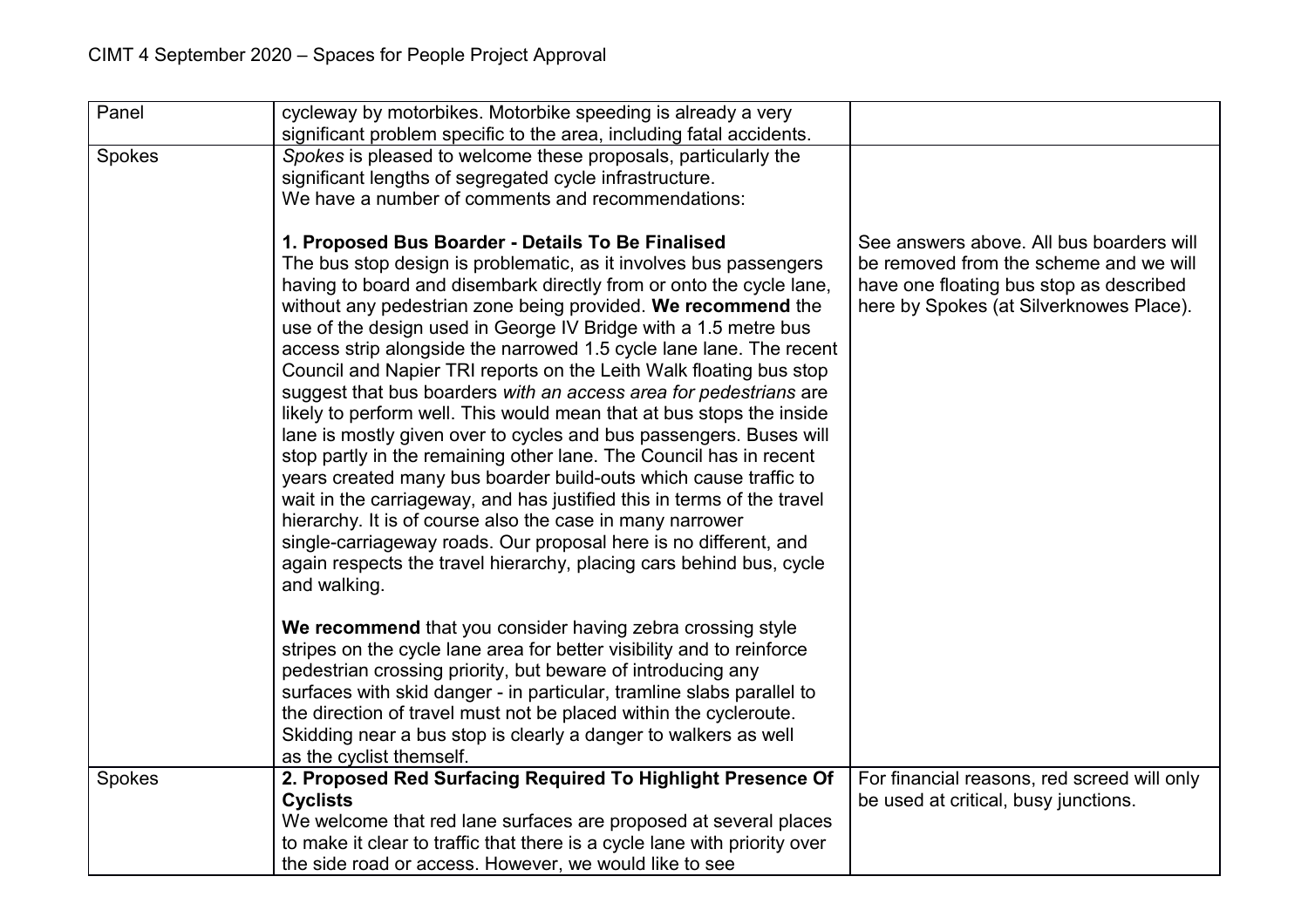|        | this principle extended to all junctions and also to where parking<br>has been retained (if it really has to be?) inside the cycle lane . In<br>addition, experience from elsewhere indicates a danger<br>from traffic approaching from side streets, in a manner which<br>causes cyclists to fear that it will either not stop or will straddle the<br>cycle lane, causing the cyclist to veer to the right. To help counter<br>this, we strongly recommend that, as well as the red coloured<br>surface, cycle lanes are widened across junctions to the left, in the<br>direction of travel, to discourage encroachment.                                                                                                                                                                                                                                                         | Widening the cycle lane across junctions<br>may indicate to cyclists that they can move<br>right, whilst cars behind them may want to<br>turn left which may cause conflict.<br>Widening the cycle lane could also mean<br>that cars could more easily access the<br>segregated lane beyond the junction.                                                                                             |
|--------|-------------------------------------------------------------------------------------------------------------------------------------------------------------------------------------------------------------------------------------------------------------------------------------------------------------------------------------------------------------------------------------------------------------------------------------------------------------------------------------------------------------------------------------------------------------------------------------------------------------------------------------------------------------------------------------------------------------------------------------------------------------------------------------------------------------------------------------------------------------------------------------|-------------------------------------------------------------------------------------------------------------------------------------------------------------------------------------------------------------------------------------------------------------------------------------------------------------------------------------------------------------------------------------------------------|
| Spokes | 3. Proposed 2.5m Kerb Units At 10m Spacing With Continuous<br><b>White Line On Same</b><br><b>Alignment Throughout</b><br>We welcome the use of these kerb units, but they need to be closer<br>together and have double yellow lines. Unfortunately, a mandatory<br>segregated cycleway that can be legally parked on is not fully<br>segregated and will be parked on. Whereas Pennywell Road has<br>double yellow lines throughout, no such protection exists at<br>Silverhouse Parkway and Muirhouse Parkway. In addition, whereas<br>the kerb unit spacing is mostly at 5 meters at Pennywell Road it is a<br>very wide 10 metres apart on Silverhouse Parkway and Muirhouse<br>Parkway. We recommend that it is essential that double yellow<br>lines are included wherever there are segregated cycle lanes<br>andthat all 10 metre kerb unit spacing is reduced to 5 metre. | 10 m spacing is used on long cycle lane<br>stretches without frontages. The road<br>provides clear sight lines and is level so<br>longer distances between segregators is<br>regarded as a safe solution This reduces<br>the cost of the scheme meaning more<br>schemes can be realised.<br>We will introduce waiting and loading<br>restrictions throughout the scheme so<br>parking is not allowed. |
| Spokes | 4. Proposed Temporary Footway On Carriageway As Part Of<br><b>The Robertson Site Traffic</b><br><b>Management</b><br>This appears to require a short section of the cycle lane beside this<br>building site to be shared use and, if so, we recommend that the<br>signage should be very clear.                                                                                                                                                                                                                                                                                                                                                                                                                                                                                                                                                                                     | In this area, there will be segregation<br>between vehicles and cycles and between<br>cycles and pedestrians.                                                                                                                                                                                                                                                                                         |
| Spokes | 5. Pennywell Roundabout<br>We note that the Pennywell roundabout may be improved in a<br>second phase of the Spaces for People scheme and we<br>recommend that it is.                                                                                                                                                                                                                                                                                                                                                                                                                                                                                                                                                                                                                                                                                                               | Noted.                                                                                                                                                                                                                                                                                                                                                                                                |
| Spokes | 6. Proposals at West Granton Access Junction                                                                                                                                                                                                                                                                                                                                                                                                                                                                                                                                                                                                                                                                                                                                                                                                                                        |                                                                                                                                                                                                                                                                                                                                                                                                       |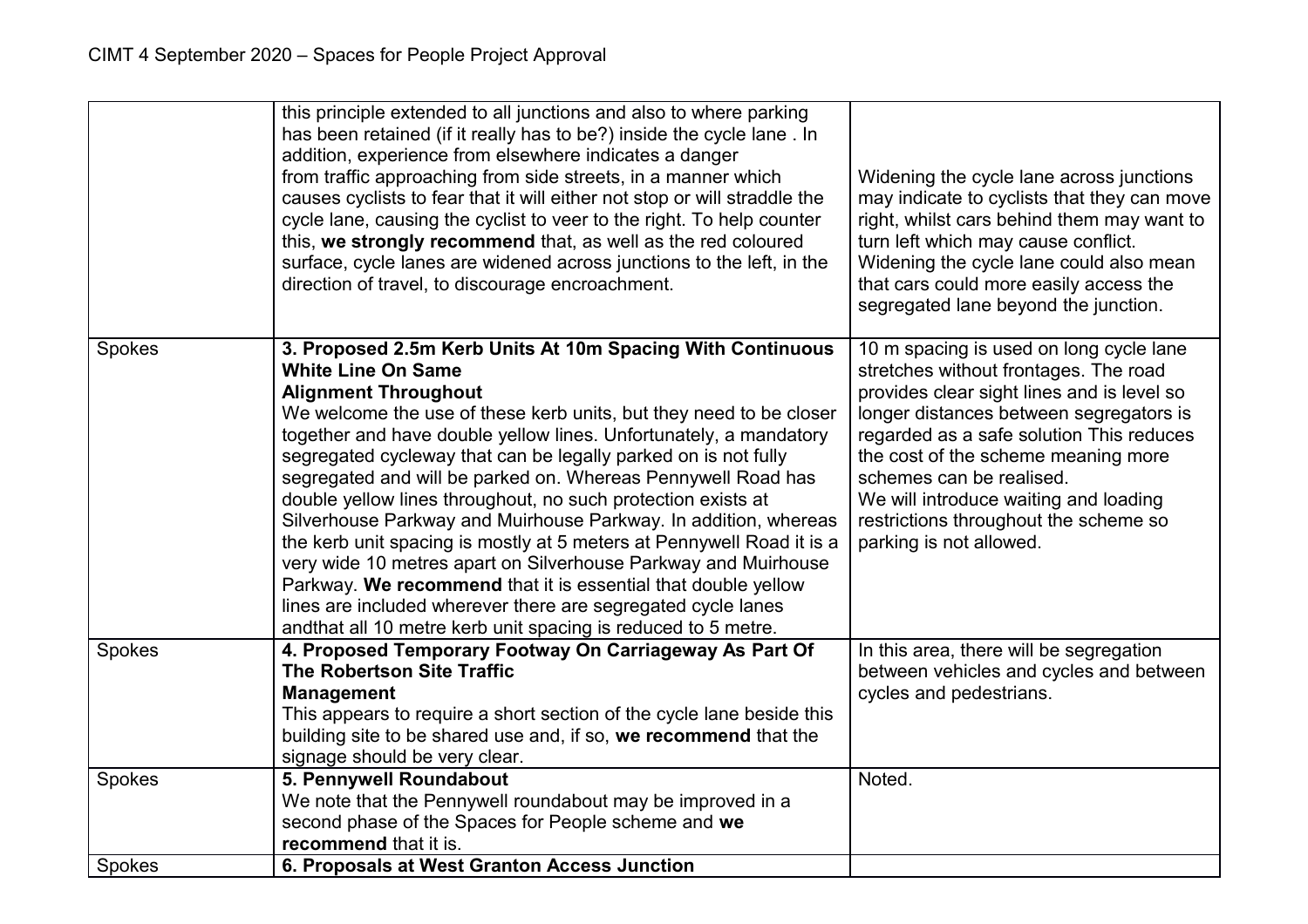| Although presented almost as an addendum to the Pennywell Road                                                                |                                                |
|-------------------------------------------------------------------------------------------------------------------------------|------------------------------------------------|
| proposals and as                                                                                                              |                                                |
| geographically separate, these are potentially very important.                                                                |                                                |
| Looked at for eastbound cyclists:                                                                                             |                                                |
| 1. Our interpretation is that these are partly intended as an aid to                                                          | There will be signage at the 'Red bridge'      |
| those eastbound cyclists choosing to use the Ferry Road service                                                               | junction as well as the Pennywell Road<br>end. |
| road to get from Pennywell Road to here. As such, we recommend                                                                |                                                |
| that the design be extended to include new physical connections                                                               |                                                |
| and signage to and from the service road, especially at the western<br>end from Pennywell Road.                               |                                                |
| 2. The Eastbound ASL box remains very hard to get into with the                                                               | This area has a shared use path beside         |
| unsatisfactory cycle-lane sandwiched- between-traffic-lanes format                                                            | the carriageway that can be used for less      |
| retained. This is daunting enough for experienced cyclists and is a                                                           | experienced cyclists. These cyclists can       |
| major deterrent for new cyclists. Improvement of this junction has                                                            | either enter West Granton Access at the        |
| the potential to be a significantly bigger win for cycling safety that                                                        | pedestrian crossing or cross West Granton      |
| some of the other proposals contained herein. We recommend                                                                    | Access at this point.                          |
| that the eastbound lane-count is reduced by one lane, thereby                                                                 |                                                |
| permitting there to be a segregated cyclelane connecting into the                                                             | This is a good idea and we will take this      |
| ASL box, all the way from the path linking to the service road. This                                                          | forward as part of the current scheme.         |
| would have the further benefit that it would simplify the links from                                                          |                                                |
| the service road, which could be further east on better alignments.                                                           |                                                |
| We question why is there a need for a dedicated lane for West                                                                 |                                                |
| Granton Access (WGA), plus the two lanes towards Crewe Toll?                                                                  |                                                |
| How much traffic for WGA can be travelling eastbound along Ferry                                                              |                                                |
| Road and where does it originate?                                                                                             | In our final design, we have removed the       |
| 3. We recommend that the proposed curved section of protected                                                                 | segregation from this area.                    |
| cycleway at the junction with West Granton Access Road be                                                                     |                                                |
| redesigned, as the current design looks like it will be hard for                                                              |                                                |
| eastbound cyclists from Ferry Road going towards Crewe Toll to<br>get into the segregated cycle lane. Looked at for westbound |                                                |
| cyclists:                                                                                                                     | We will retain the disabled persons'           |
| 4. New ASL box westbound is welcome.                                                                                          | parking place at this location, and we will    |
| 5. We note the single disabled bay, within the junction, on south                                                             | introduce double yellow lines on either        |
| side and that Google Maps satellite view shows 3 cars in it and                                                               | side.                                          |
| blocking the cycle lane.                                                                                                      |                                                |
| We recommend that consideration be given to relocating this bay                                                               |                                                |
|                                                                                                                               |                                                |